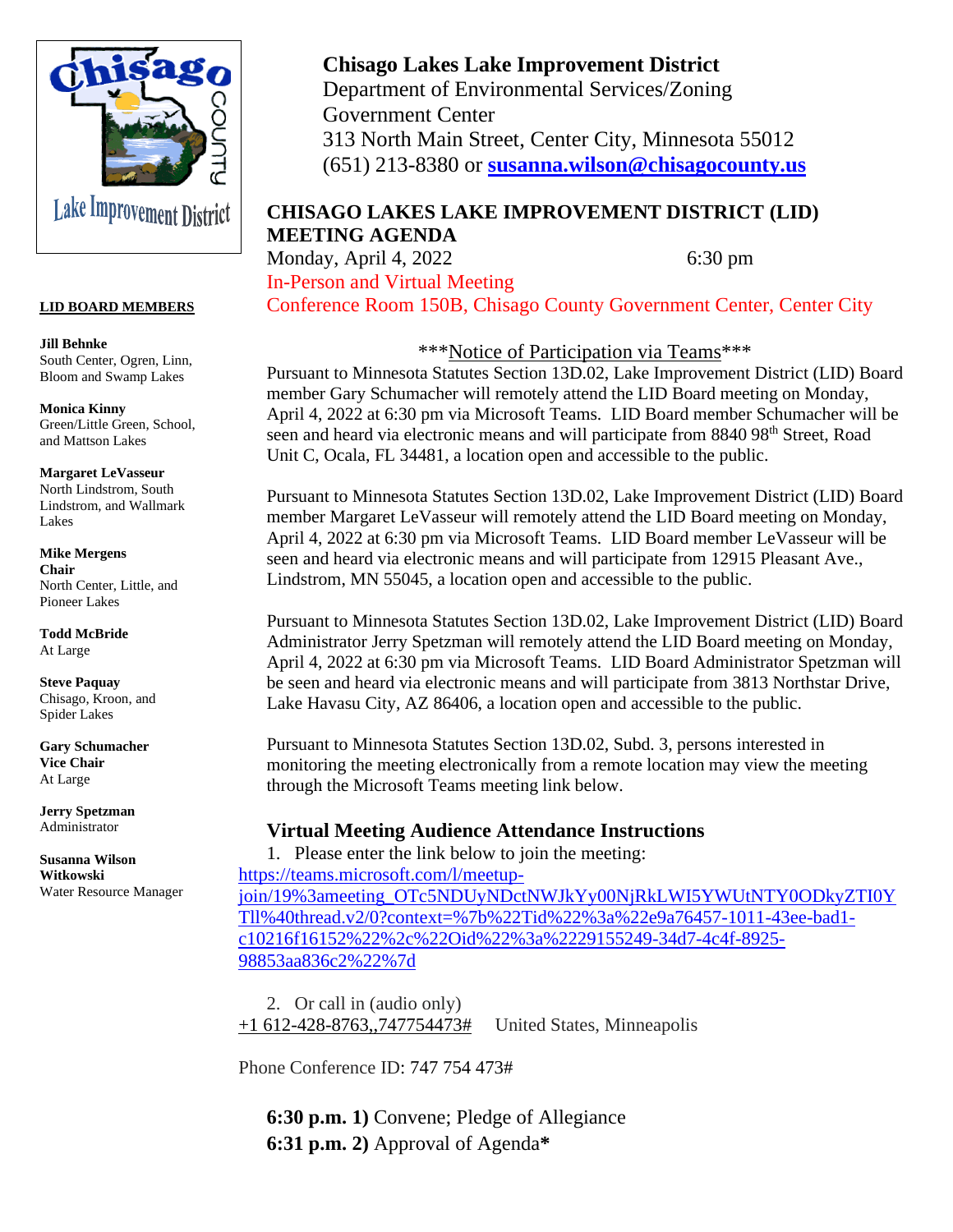#### **6:32 p.m. 3) CONSENT AGENDA\***

- **a)** Approval of Minutes: March 7, 2022
- **b)** Financial Report
- **c)** Approval of Invoice Payments

**6:45 p.m. 4)** Citizen's Forum

## **6:50 p.m. 5) NEW BUSINESS**

- **a)** Minnesota Open Meeting Law Article
- **b)** 2022 LID/Lake Association Reimbursement Program\*
- **c)** North Center North Lindstrom Channel Maintenance Update\*
	- a. Bog and Vegetation Removal Quote\*
	- b. Department of Natural Resources, Aquatic Plant Management Permit Application Update
- **d)** Renew Department of Natural Resources (DNR), 2016 LID Channel and Weir - Operations and Maintenance Plan Permit\*
- **e)** MN Department of Transportation Permit Application 80239 Little Green Lake and Lake Ellen Carp Mitigation Barrier Update
- **f)** 2022 Invasive Phragmites Roadside Treatment Quote\*
- **g)** LID Water Quality Monitoring Proposal for 2022\*
	- a. Water Quality Monitoring Lab Estimates\*
- **h)** 2021 Aquatic Invasive Species Prevention Annual Report Chisago and Northern Washington County [\(https://www.chisagocountymn.gov/DocumentCenter/View/16808/202](https://www.chisagocountymn.gov/DocumentCenter/View/16808/2021-Aquatic-Invasive-Species-and-Watercraft-Inspection-Report---Chisago-County-PDF?bidId=) [1-Aquatic-Invasive-Species-and-Watercraft-Inspection-Report---](https://www.chisagocountymn.gov/DocumentCenter/View/16808/2021-Aquatic-Invasive-Species-and-Watercraft-Inspection-Report---Chisago-County-PDF?bidId=) [Chisago-County-PDF?bidId=\)](https://www.chisagocountymn.gov/DocumentCenter/View/16808/2021-Aquatic-Invasive-Species-and-Watercraft-Inspection-Report---Chisago-County-PDF?bidId=)
- **i)** 2021 Chisago County Lake Water Quality Monitoring Results [\(https://www.chisagocountymn.gov/DocumentCenter/View/16813/202](https://www.chisagocountymn.gov/DocumentCenter/View/16813/2021-Chisago-County-Lake-Water-Quality-Monitoring-Report-PDF?bidId=) [1-Chisago-County-Lake-Water-Quality-Monitoring-Report-](https://www.chisagocountymn.gov/DocumentCenter/View/16813/2021-Chisago-County-Lake-Water-Quality-Monitoring-Report-PDF?bidId=)[PDF?bidId=\)](https://www.chisagocountymn.gov/DocumentCenter/View/16813/2021-Chisago-County-Lake-Water-Quality-Monitoring-Report-PDF?bidId=)
- **j**) Aquatic Invasive Species (AIS) Program Updates
	- a. Watercraft Inspections (April 29, 2022)
	- b. Prevention, Early Detection, Rapid Response Plan
		- i. Zebra Mussel Watch Program Monitoring Plates
		- ii. Zebra Mussel Veliger and Spiny Waterflea Sampling
		- iii. Water Access Monitoring Program
		- iv. Starry Trek (August 2022)
	- c. Northern Lakes Point-Intercept Surveys (East Rush Lake South Bay)
	- d. National Park Service Osceola Landing Construction
	- e. DNR Aquarium Trades Webinar (April 12, 2022)
- **k)** 2022 Draft Minnesota Impaired Waters List
- **l)** Shallow Lakes Webinar (April 12, 2022)